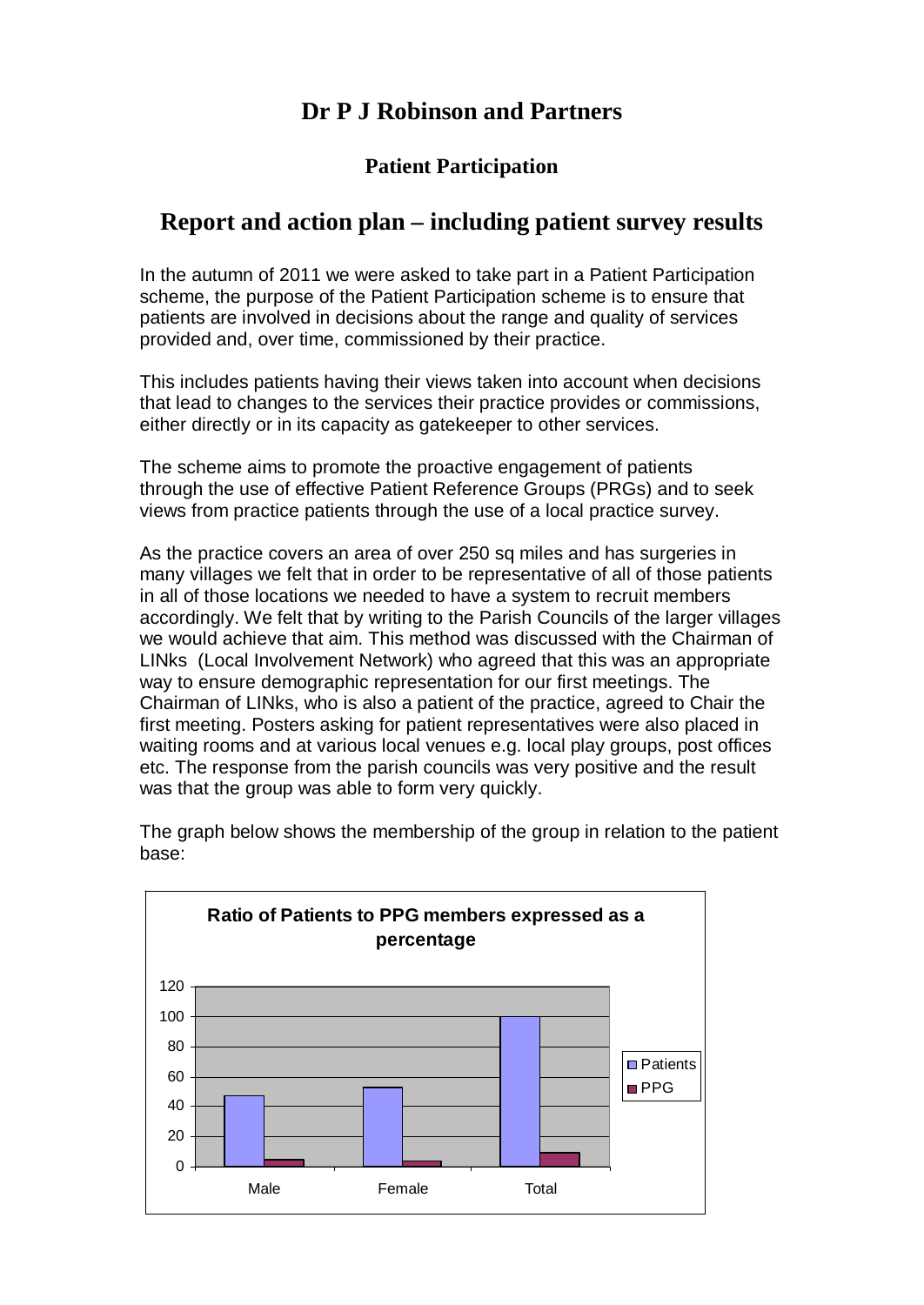The age range of the group was initially older but this reflects our rural practice population quite well. In order to reach younger members we advertised this need to our patients and approached several to join the group – the result was that we managed to get two new members who are parents of young children.



The graph below shows the ratio of PPG members in relation to patient in each age band

The first Meeting of the Patient Participation Group (PPG) was held on the 1<sup>st</sup> November where it was agreed that our interim Chairman would Chair future meetings. Membership and recruitment to the group was discussed and it was agreed that we would continue to recruit members to this group. Posters were again displayed stating this and asking for new members. Health Visitors and Practice Staff have also been asked to help with recruitment to the group. The Practice Manager and a member of the Practice Reception Team are also members of the group. Also discussed was the production of a newsletter and the carrying out of a patient survey. It was agreed that the members would receive an email with model survey documents for discussion at the next meeting.

The next meeting was held on the 7.12.12 when one new member, the father of young children, had joined the group. A further application was discussed and agreed.

In the interim a practice newsletter, which is available in all practice premises, was produced explaining about the function of the PPG and giving contact details of its members so patients could have the opportunity to discuss any issues with them and those issues could be discussed at a meeting of the PPG.

At the meeting on the 7<sup>th</sup> December it was agreed that the group would like to use the national GPAQ survey template in order to be able to benchmark the practice results against others. It was agreed that the survey would be given to patients when they attend for appointments and they would be asked to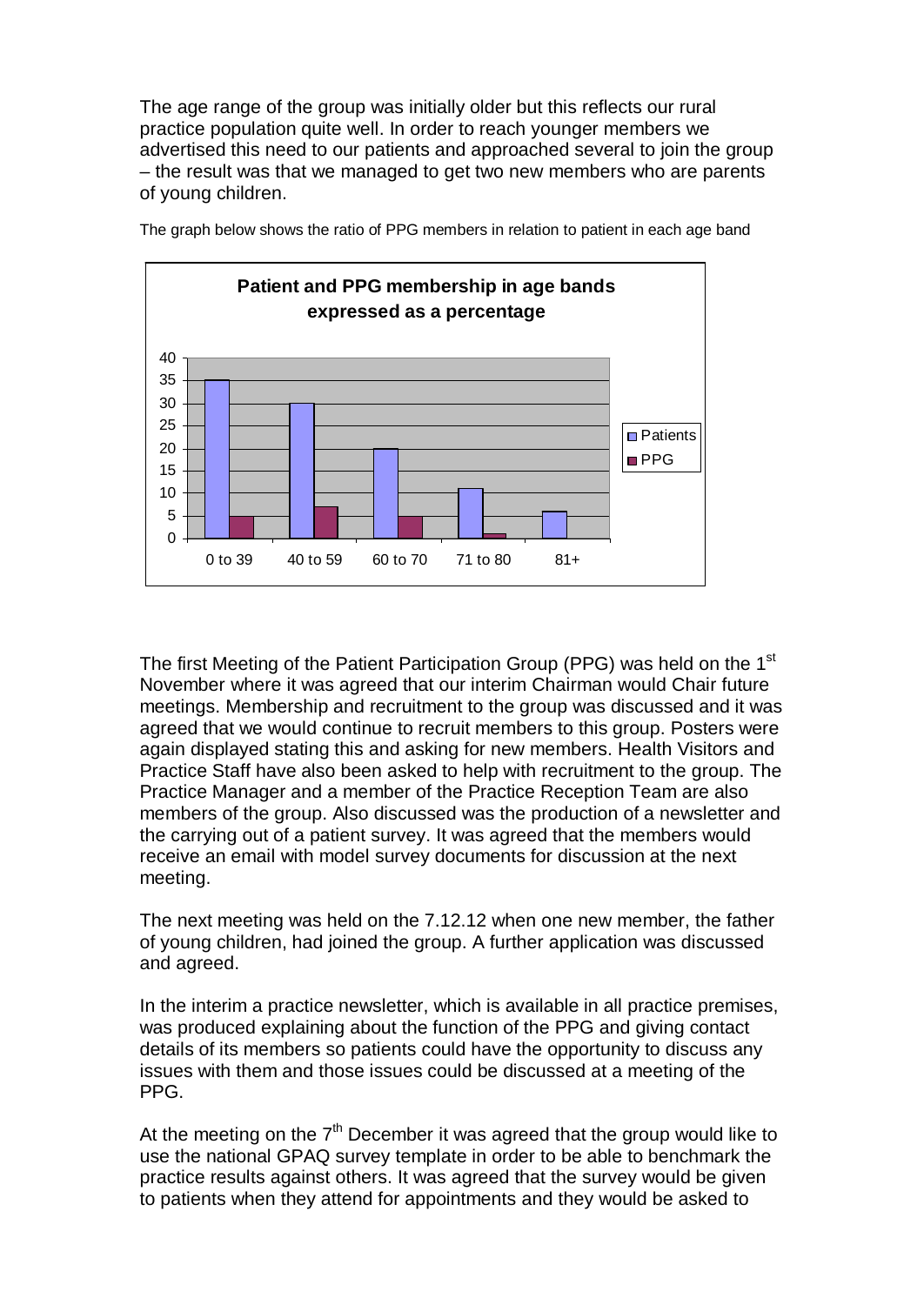complete it after visiting the doctor or nurse. A stamped addressed envelope would be provided to those who could not complete it whilst still on the premises. It was agreed that a target of 200 surveys proportionate to all four sites would be sufficient. It was agreed that the start date for distribution of the surveys would be Tuesday 10<sup>th</sup> January 2012 and it was envisaged these would be completed by the end of the month. The aim would be to collate results in time for the next meeting.

At the next meeting on the 31.1.12 the group agreed that the current membership of the group was sufficient to represent patient views and still be of a manageable size although any other approaches by patients would still be considered. Pam Saltmer (Practice Manager) put forward a suggestion that perhaps the group should now consider recruitment to a virtual group who could be contacted via email to comment on various ideas and be able to feed new ideas into the group this way. This was discussed and agreed. It was also agreed that any members of the virtual group should be invited to attend a meeting of the group if they had a specific issue or idea that they wished to discuss.

It was agreed that the previous methods of recruitment be applied to the virtual group programme. One member offered to engage with the schools at which he is presently a governor in order to reach parents who may be interested in joining the virtual group.

The results of the survey (Appendix A) were discussed at this meeting and at a subsequent meeting on the 1<sup>st</sup> March 2012 and the following action plan was devised and agreed:

- 1. Only 5.1% of patients said they book appointments online and 18.9% (including those who already do) would like to book their appointments online – **Action:** Publicise online functionality. This has been subsequently publicised in the Spring Edition of the practice newsletter (Appendix B)
- 2. 6.9% of patients said they would like to be able to access appointments on Saturdays – this is already available – **Action:** Publicise this. This has been subsequently publicised in the Spring Edition of the practice newsletter (Appendix B)
- 3. It was commented on by a member of the group that the spread of the respondents age groups were more even than would have been anticipated. **Action:** to look at practice profile for comparison. 8000 registered patients a sample of 200 surveys were collated  $= 2.5\%$  of the practice population Responses:

| 1 Under 16   | $1.1\%$ |
|--------------|---------|
| 2 16 to 44   | 21.7%   |
| 3 45 to 64   | 34.9%   |
| 4 65 to 74   | 26.5%   |
| 5 75 or over | 15.9%   |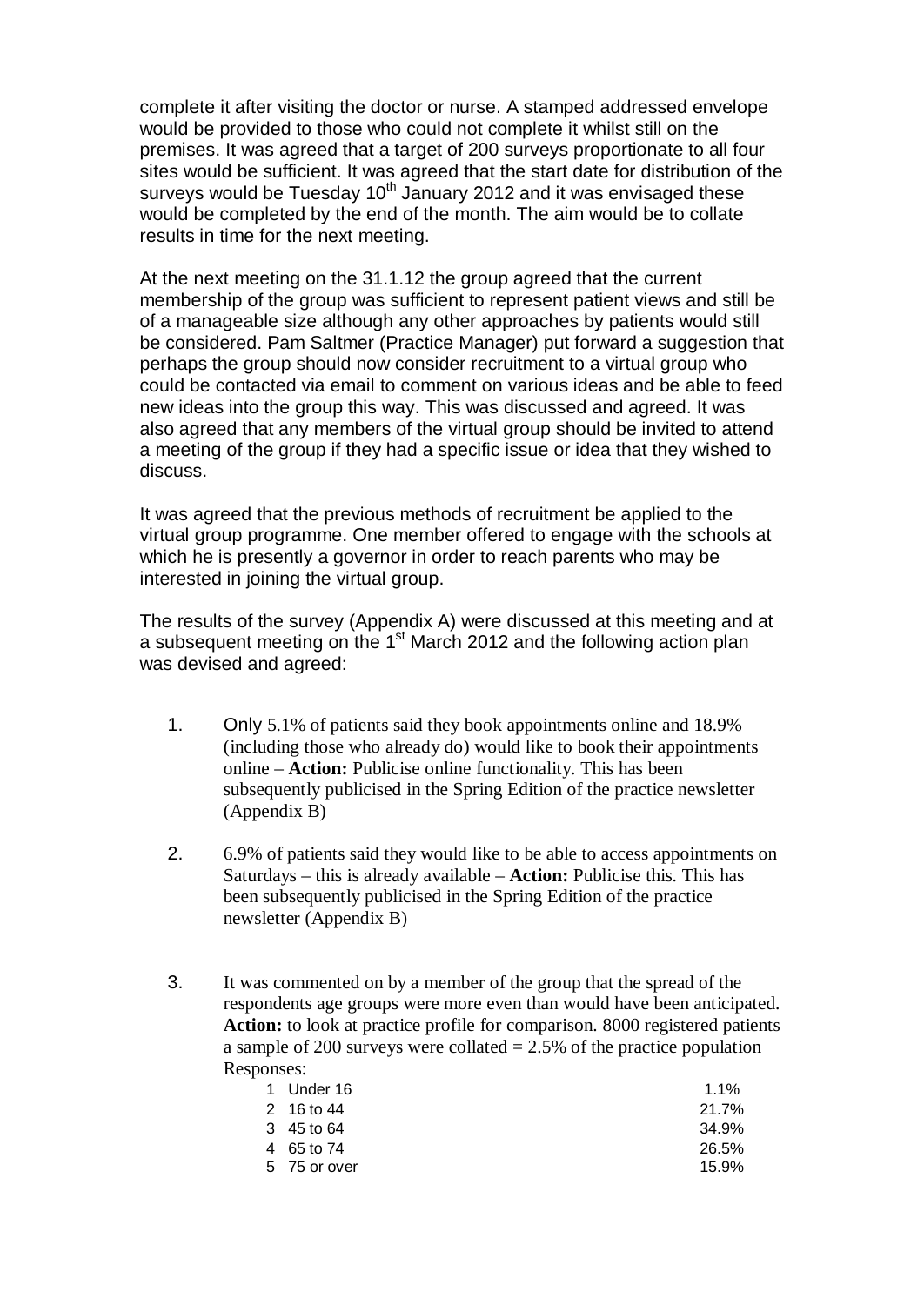Practice Profile – registered patients'

| Age       |      |        |
|-----------|------|--------|
| Range     | Male | Female |
| $0 - 15$  | 587  | 572    |
| 16 - 44   | 1035 | 1037   |
| 45 - 64   | 1161 | 1271   |
| $65 - 74$ | 545  | 595    |
| 75+       | 416  | 569    |

The above shows that although fairly well spread it is not strictly representative of the age profile of the practice but it was dependant upon practice attendances at the time of carrying out the survey.

4. 100% of patients described themselves as White. It is agreed that the majority of our population is indeed predominantly white but that the questions does not describe the ethnicity of a person nor relate to their health needs. **Action:** At next GPAQ consideration should be given to tailoring the question to ethnicity rather than skin colour.

5. Comments made by patients were recorded at the end of the survey results document and all agreed that these are in general very favourable.

The group wished it to be recorded that they felt that the practice should be very proud of the results of this survey and that the doctors and staff should be congratulated on the quality of service that they provide. Pam mentioned that the results would be shared with staff and discussed at the staff meetings.

### **General**

Recruitment to the Virtual Patient Group is ongoing and all means possible are being employed to increase the number of patients whose views can be taken into account. Two new members to the core group in the target range have been agreed at the last meeting. A Spring Newsletter has been created (Appendix B) along with leaflets explaining the remit of the Virtual patients group (Appendix C). This document and all Appendices are available on the practice website and in surgery premises. Members of the group:

| Leo McGrory    | leomcgrory1968@yahoo.co.uk     | 01723 864222 |        |
|----------------|--------------------------------|--------------|--------|
| Julie Janes    | julie_janes@hotmail.com        | 01723 859743 |        |
| Kay Stockill   | botterills@hotmail.com         | 01723 859613 |        |
| Robert Peacock | rspeacock@btinternet.com       | 07871306646  |        |
| David Porter   | porterdavid1940@gmail.com      | 01751 474719 |        |
| Lesley Clargo  | lesley.clargo1@btinternet.com  | 01723 862306 |        |
| Keith Taylor   | k.taylor@btinternet.com        | 01723 863554 | $\ast$ |
| Clare Barker   | clarejbarker@hotmail.co.uk     | 07977 658086 | $\ast$ |
| Pam Saltmer    | $pam.saltmer@gp-b82063.nhs.uk$ | 01723 863100 |        |
| Carol Wrack    | carol.wrack@gp-b82063.nhs.uk   | 01723 863100 |        |
|                |                                |              |        |

\* New members at 6.3.12 – not yet attended meetings.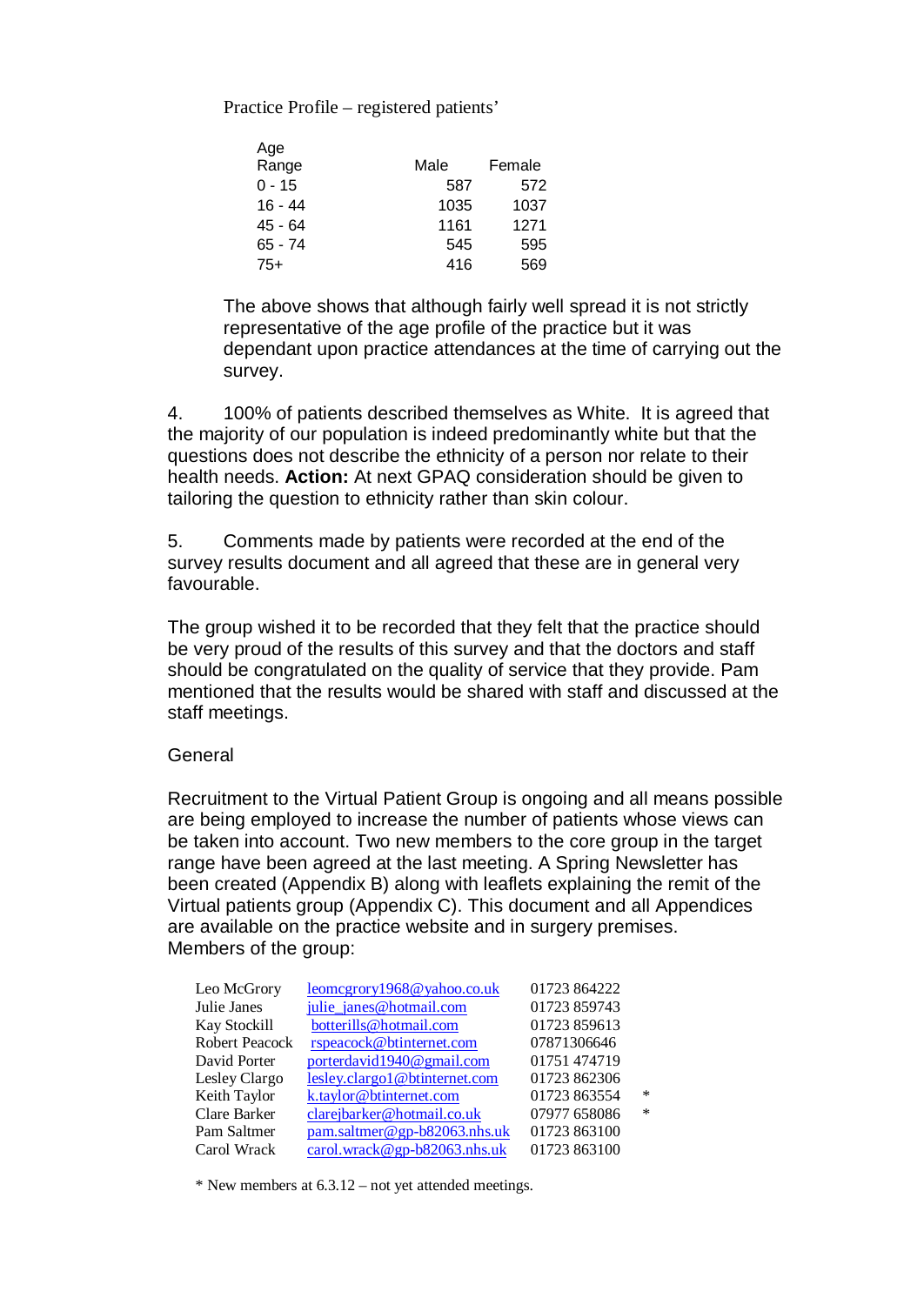**Summary of Evidence**

| <b>Survey results</b>                        | Appendix A        |
|----------------------------------------------|-------------------|
| <b>Spring Edition of Practice Newsletter</b> | <b>Appendix B</b> |
| <b>Virtual Patient Group Leaflet</b>         | Appendix C        |

## **West Ayton and Seamer**

## **Surgery Opening Hours and Access Arrangements**

|                  | <b>Monday</b>       | <b>Tuesday</b>  | Wednesday       | <b>Thursday</b>     | Friday          |
|------------------|---------------------|-----------------|-----------------|---------------------|-----------------|
|                  |                     |                 |                 |                     |                 |
| Dr Bartlett      | $09.00 - 11.00$     | $8.30 - 10.30$  |                 | $09.00 - 11.00$     |                 |
|                  | $15.00 - 18.00$     | $16.30 - 18.00$ |                 | $16.00 - 17.30$     |                 |
| Dr Ames          | $16.00 - 18.00$     |                 | $8.30 - 10.30$  |                     |                 |
|                  |                     |                 | $16.00 - 18.00$ |                     |                 |
| Dr Reay          | $08.30 - 10.30$     | $08.30 - 09.50$ | $8.30 - 10.30$  | $08.30 - 9.50$      | $08.30 - 11.00$ |
|                  | $16.00 - 18.00$     | $10.30 - 11.30$ | $16.30 - 18.00$ | $10.30 - 11.30$ (s) |                 |
|                  |                     | (s)             |                 | $16.00 - 18.00$     |                 |
|                  |                     | $15.30 - 17.50$ |                 |                     |                 |
| Dr               | $8.15 - 11.00$      | $8.15 - 11.00$  | $10.30 - 11.50$ |                     | $08.15 - 11.00$ |
| <b>Hobkinson</b> |                     |                 | (s)             |                     | $15.30 - 18.00$ |
|                  |                     |                 | $15.00 - 18.00$ |                     |                 |
| Dr Krill         | $8.50 - 9.40$       |                 |                 | $8.30 - 10.30$      | $8.30 - 9.40$   |
|                  | $10.30 - 11.30$ (s) |                 |                 | $16.00 - 18.00$     | $10.30 - 11.30$ |
|                  | $15.00 - 18.00$     |                 |                 |                     | (s)             |
|                  |                     |                 |                 |                     | $15.00 - 18.00$ |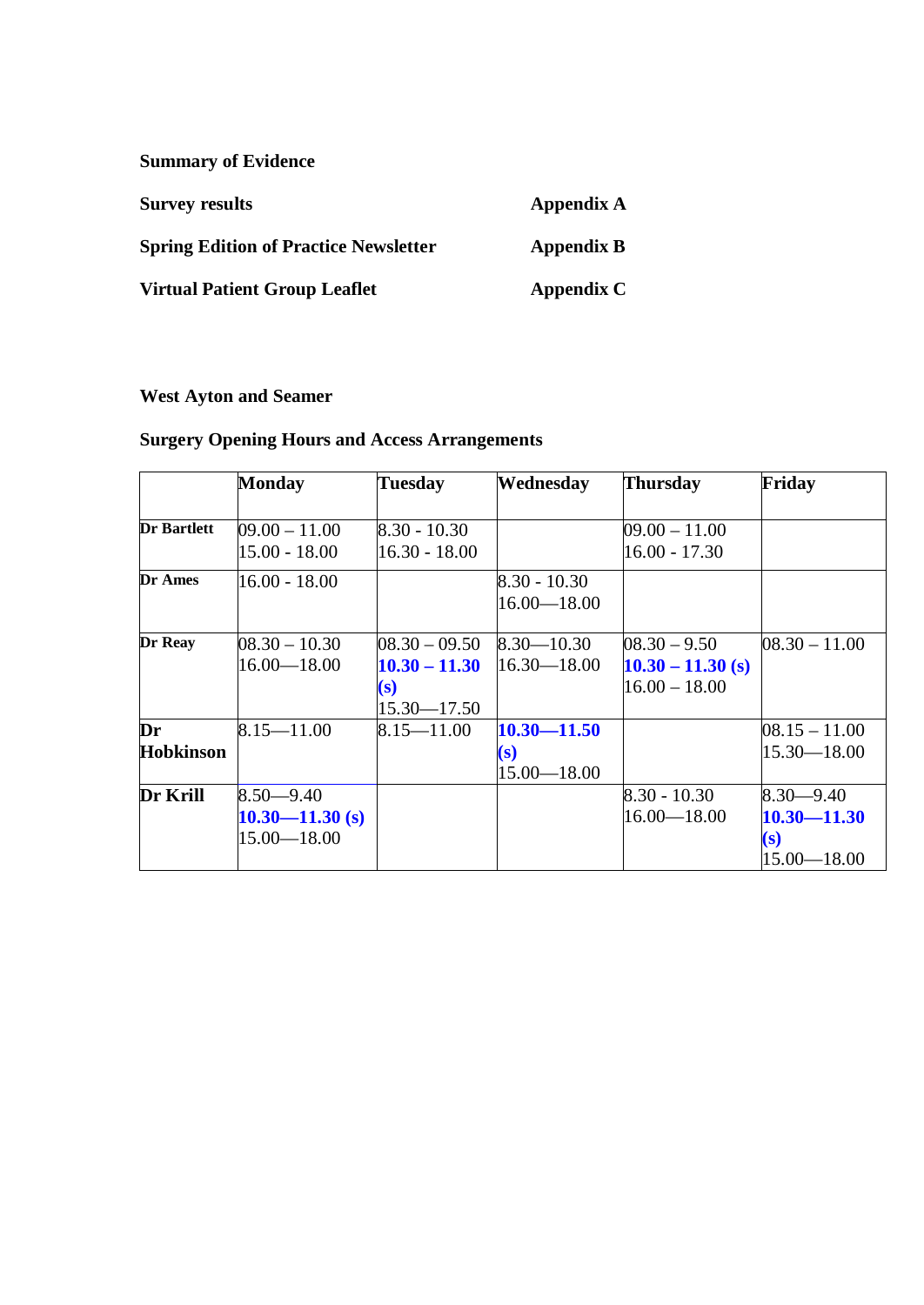#### **Snainton and Thornton Dale**

#### **Surgery Opening Hours and Access Arrangements**

|                 | Monday                                           | Tuesday                                                     | Wednesday                                   | Thursday                               | Friday                                    |
|-----------------|--------------------------------------------------|-------------------------------------------------------------|---------------------------------------------|----------------------------------------|-------------------------------------------|
|                 | Dr Robinson $(08.30 - 10.30)$<br>$15.00 - 18.00$ | $15.00 - 18.00$                                             | $08.30 - 09.30$<br>$11.00 - 12.00$<br>(T/D) |                                        | $8.30 - 10.30$<br>$15.00 - 18.00$         |
| Dr<br>Cappleman | $9.00 - 10.50$<br>(T/D)<br>$15.30 - 18.00$       | $8.30 - 9.30$<br>$11.00 - 12.00$<br>(T/D)<br>$3.30 - 18.00$ |                                             | $08.30-$<br>10.30<br>$15.30-$<br>18.00 |                                           |
| Dr Coppack      | $08.30 - 10.30$<br>$15.30 - 18.00$               |                                                             | $8.30 - 10.30$<br>$15.30 - 18.00$           | $15.30-$<br>18.00                      | $8.30 - 9.30$<br>$11.00 - 12.00$<br>(T/D) |

The surgeries are closed on Bank Holidays.

All surgeries are by appointment

### SATURDAY MORNINGS

We are able to offer a limited number of routine appointments to see a GP on Saturday mornings. We are also able to see patients with urgent problems.

#### **Telephone Access**

| Appointments | West Ayton and Seamer                   | 1723 863100                  |
|--------------|-----------------------------------------|------------------------------|
|              | Snainton and Thornton Dale 01723 859302 |                              |
| Dispensary   | West Ayton<br>Snainton                  | 01723 864553<br>01723 859302 |

When the practice is closed, and you require medical attention please phone the Surgery number and you will be transferred to the Out of Hours Service.